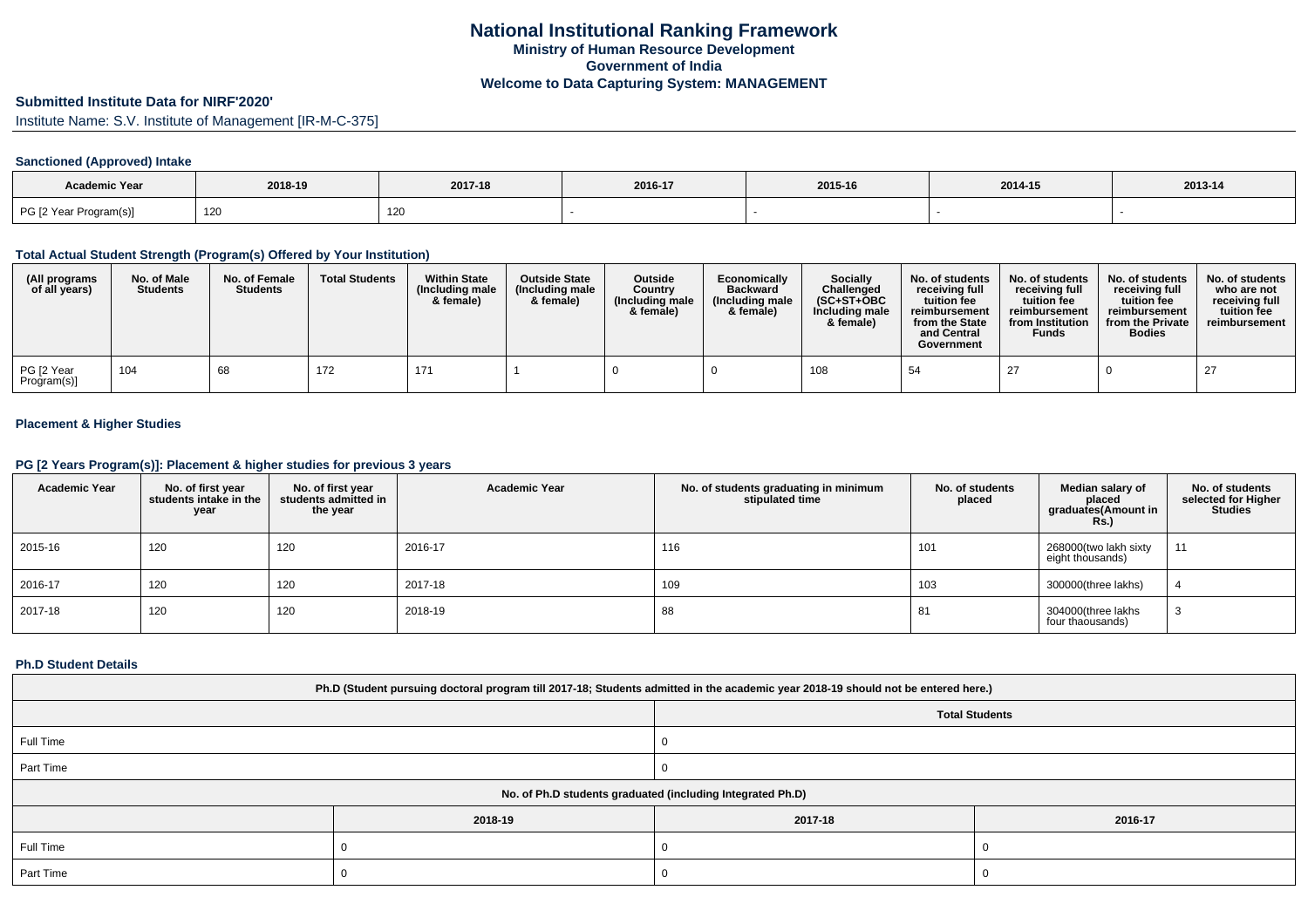#### **Financial Resources: Utilised Amount for the Capital expenditure for previous 3 years**

| <b>Academic Year</b>                                                                                                                                                        | 2018-19                                                            | 2017-18                                                         | 2016-17                                                              |  |
|-----------------------------------------------------------------------------------------------------------------------------------------------------------------------------|--------------------------------------------------------------------|-----------------------------------------------------------------|----------------------------------------------------------------------|--|
|                                                                                                                                                                             | <b>Utilised Amount</b>                                             | <b>Utilised Amount</b>                                          | <b>Utilised Amount</b>                                               |  |
| Annual Capital Expenditure on Academic Activities and Resources (excluding expenditure on buildings)                                                                        |                                                                    |                                                                 |                                                                      |  |
| Library (Books, Journals and e-Resources only)                                                                                                                              | 173615 (one lakh seventy three thousand six hundred fifteen)       | 313924 (three lakh thirteen thousand nine hundred twenty four)  | 76295 (seventy six thousand two hundred ninety five)                 |  |
| Expenditure on setting up/upgradation of laboratory                                                                                                                         | 60050 (sixty thousand fifty)                                       | 124916 (one lakh twenty four thousand nine hundred sixteen)     | 141026 (one lakh ten thousand twenty six)                            |  |
| Other expenditure on creation of Capital Assets (For setting up classrooms, seminar hall, conference hall, library excluding<br>expenditure on Land , Building, Roads etc.) | 252327 (two lakh fifty two thousand three hundred twenty<br>seven) | 764235 (seven lakh sixty four thousand two hundred thirty five) | 335288 (three lakh thirty five thousand two hundred eighty<br>eight) |  |

## **Financial Resources: Utilised Amount for the Operational expenditure for previous 3 years**

| <b>Academic Year</b>                                                                                                                                                                            | 2018-19                                                                | 2017-18                                                                          | 2016-17                                                                     |  |  |
|-------------------------------------------------------------------------------------------------------------------------------------------------------------------------------------------------|------------------------------------------------------------------------|----------------------------------------------------------------------------------|-----------------------------------------------------------------------------|--|--|
|                                                                                                                                                                                                 | <b>Utilised Amount</b>                                                 | <b>Utilised Amount</b>                                                           | <b>Utilised Amount</b>                                                      |  |  |
| <b>Annual Operational Expenditure</b>                                                                                                                                                           |                                                                        |                                                                                  |                                                                             |  |  |
| Salaries (Teaching and Non Teaching staff)                                                                                                                                                      | 14524018 (one crore fourty five lakh twenty four thousand<br>eighteen) | 14039359 (one crore forty lakh thirty nine thousand three<br>hundred fifty nine) | 11608153 (one crore sixteen lakh eight thousand one hundred<br>fifty three) |  |  |
| Maintenance of Academic Infrastructure or consumables and<br>other running expenditures (excluding maintenance of hostels<br>and allied services, rent of the building, depreciation cost, etc) | 7587107 (seventy five lakh eighty seven thousand one<br>hundred seven) | 5976820 (fifty nine lakh seventy six thousand eight hundred<br>twenty)           | 5489412 (fifty four lakh eighty nine thousand four hundred<br>twelve)       |  |  |
| Seminars/Conferences/Workshops                                                                                                                                                                  | $0$ (zero)                                                             | 0 (zero)                                                                         | 0 (zero)                                                                    |  |  |

### **Sponsored Research Details**

| <b>Financial Year</b>                    | 2018-19           | 2017-18 | 2016-17 |
|------------------------------------------|-------------------|---------|---------|
| Total no. of Sponsored Projects          |                   |         |         |
| Total no. of Funding Agencies            |                   |         |         |
| Total Amount Received (Amount in Rupees) | 70000             |         |         |
| Amount Received in Words                 | seventy thousands | Zero    | Zero    |

### **Consultancy Project Details**

| <b>Financial Year</b>                    | 2018-19                       | 2017-18 | 2016-17 |
|------------------------------------------|-------------------------------|---------|---------|
| Total no. of Consultancy Projects        |                               |         |         |
| Total no. of Client Organizations        |                               |         |         |
| Total Amount Received (Amount in Rupees) | 370000                        |         |         |
| Amount Received in Words                 | Three Lakhs Seventy Thousands | Zero    | Zero    |

## **Executive Development Program/Management Development Programs**

| Yea<br>Hinanc.<br>. | 2018-19<br>$\sim$ $\sim$ $\sim$ $\sim$ | $\overline{\phantom{a}}$<br>2017-18<br>the contract of the contract of the | 2016-1<br>---- -- |
|---------------------|----------------------------------------|----------------------------------------------------------------------------|-------------------|
|---------------------|----------------------------------------|----------------------------------------------------------------------------|-------------------|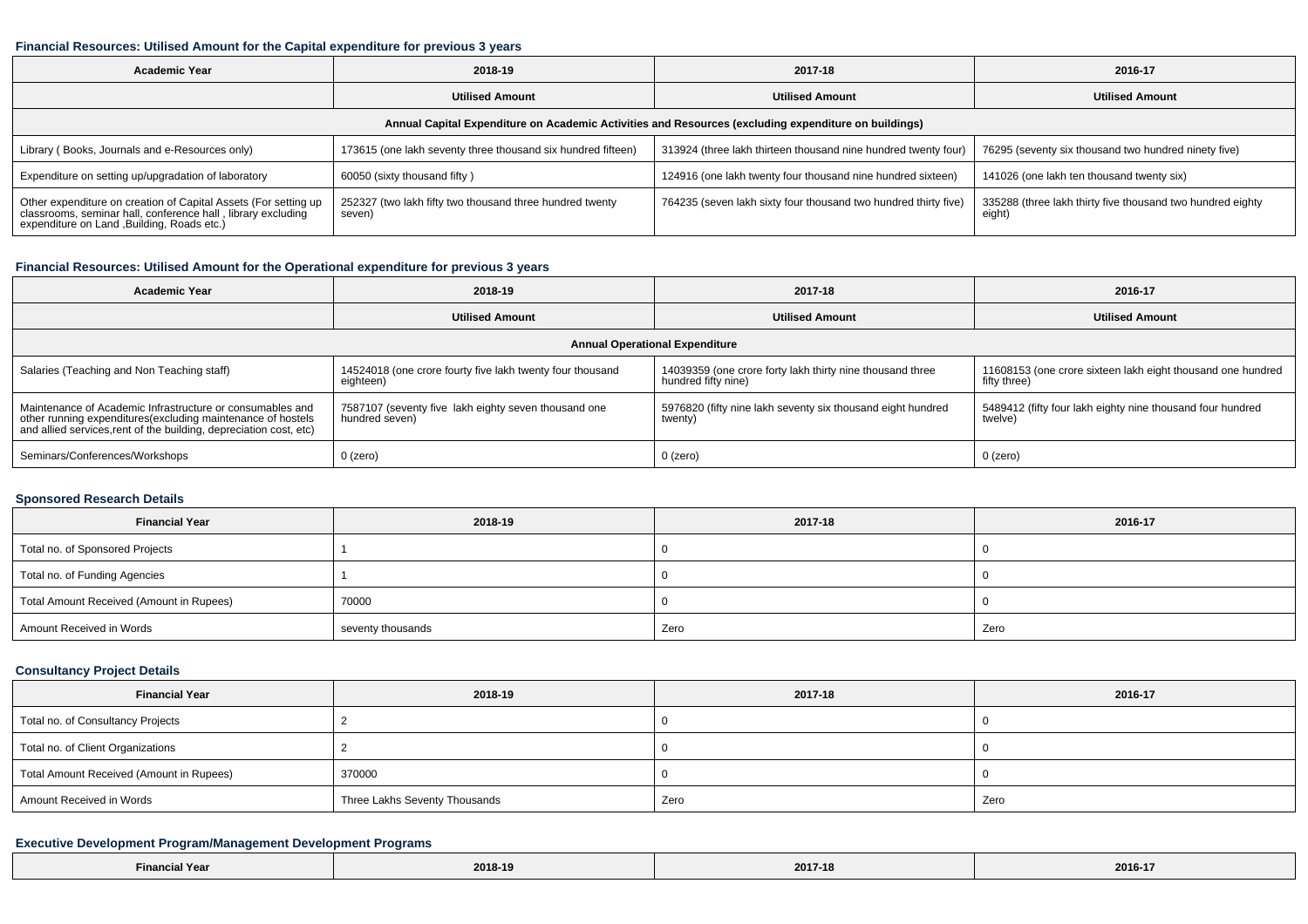| Total no. of Executive Development Programs/ Management<br>Development Programs     |      |      |      |
|-------------------------------------------------------------------------------------|------|------|------|
| Total no. of Participants                                                           |      |      |      |
| Total Annual Earnings (Amount in Rupees)(Excluding Lodging  <br>& Boarding Charges) | IO.  |      |      |
| Total Annual Earnings in Words                                                      | Zero | Zero | Zero |

## **PCS Facilities: Facilities of physically challenged students**

| 1. Do your institution buildings have Lifts/Ramps?                                                                                                        | Yes, less than 40% of the buildings |
|-----------------------------------------------------------------------------------------------------------------------------------------------------------|-------------------------------------|
| 2. Do your institution have provision for walking aids, includingwheelchairs and transportation from one building to another for<br>handicapped students? | Yes                                 |
| 3. Do your institution buildings have specially designed toilets for handicapped students?                                                                | Not available                       |

#### **Awards Details**

| 1. How many faculty member of your institution have received highly reputed national/international awards/recognition from central '<br>government agencies in the previous academic year 2018-19 |  |
|---------------------------------------------------------------------------------------------------------------------------------------------------------------------------------------------------|--|
| 2. How many students of your institution have won international awards in the previous academic year 2018-19                                                                                      |  |

#### **Accreditation**

### **NBA Accreditation**

| 1. Does your institute have a valid NBA Accreditation? |                                                                                            | <b>YES</b>                    |                             |  |  |  |
|--------------------------------------------------------|--------------------------------------------------------------------------------------------|-------------------------------|-----------------------------|--|--|--|
|                                                        | Total number of programs (whose two batches have passed out) in the institution/department | Number of programs accredited |                             |  |  |  |
|                                                        |                                                                                            |                               |                             |  |  |  |
| Name of the accredited program                         | Valid from                                                                                 | Valid upto                    | <b>Accreditation Status</b> |  |  |  |
| <b>NBA</b>                                             | 13-12-2011                                                                                 | 13-12-2014                    | Accredited for 3 years      |  |  |  |

### **NAAC Accreditation**

| 1. Does your institute have a valid NAAC Accreditation? |            | <b>YES</b> |             |  |  |  |
|---------------------------------------------------------|------------|------------|-------------|--|--|--|
| Valid from                                              |            | Valid upto | <b>CGPA</b> |  |  |  |
| 17-10-2006                                              | 17-10-2011 |            | 65          |  |  |  |

## **Village Adoption**

| Have your institute adopted any village under Unnat Bharat Scheme? | NC |
|--------------------------------------------------------------------|----|
|--------------------------------------------------------------------|----|

# **Faculty Details**

| Srno | Name                    | Age | <b>Designation</b>     | Gender | Qualification | <b>Experience (In</b><br>Months) | <b>Is Associated</b><br><b>Last Year</b> | Currently<br>working with<br>institution? | <b>Joining Date</b> | <b>Leaving Date</b> | <b>Association type</b> |
|------|-------------------------|-----|------------------------|--------|---------------|----------------------------------|------------------------------------------|-------------------------------------------|---------------------|---------------------|-------------------------|
|      | Priti Devendra<br>Salvi | 39  | Associate<br>Professor | Female | MBA           | 180                              | Yes                                      | Yes                                       | 09-02-2004          | $- -$               | Regular                 |